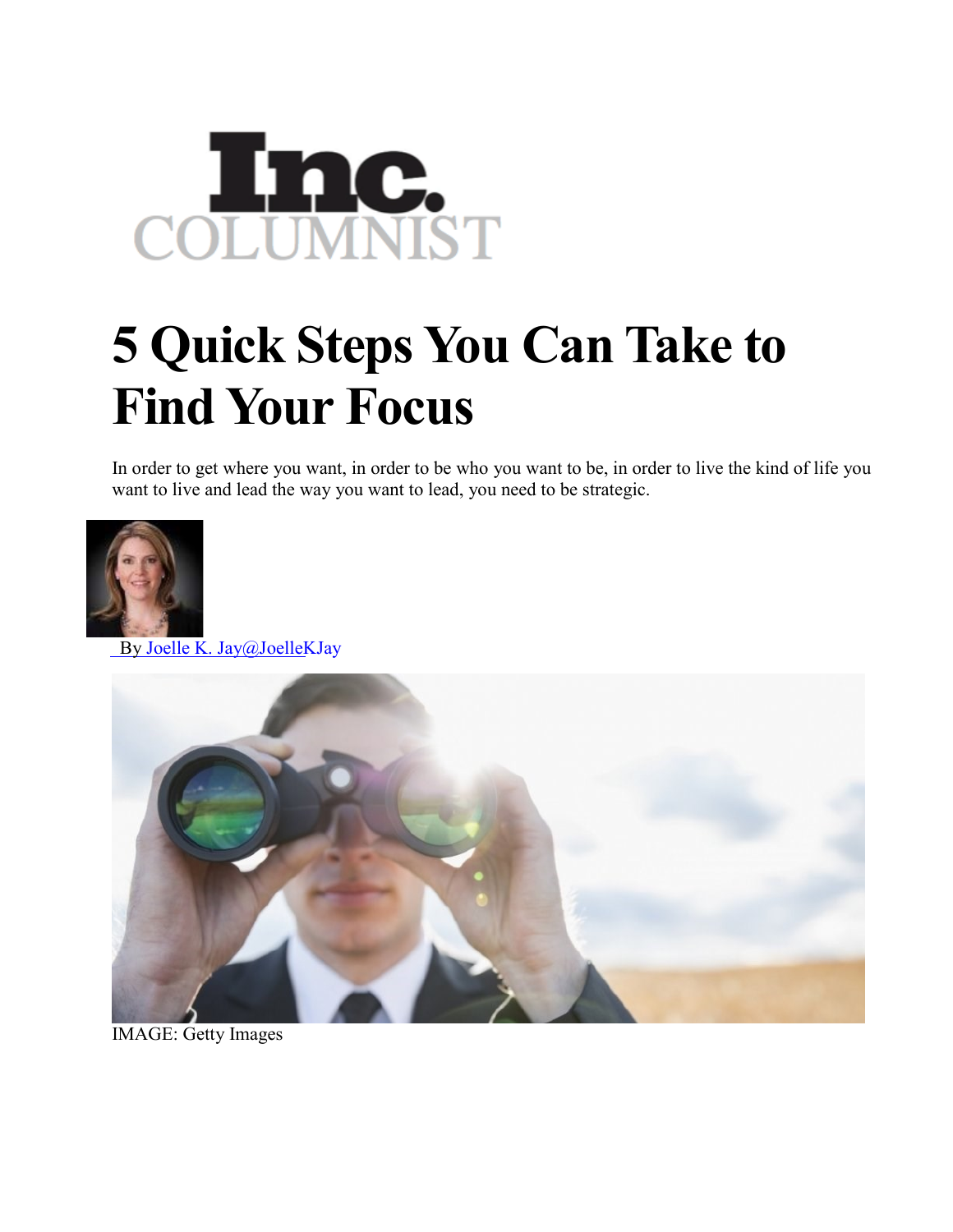There is a quote by Stephen Covey that I love: "The main thing is to keep the main thing the main thing." Essentially what he's saying is that we, as entrepreneurs, need focus.

In order to get where you want, in order to be who you want to be, in order to live the kind of life you want to live and lead the way you want to lead, you need to be strategic and find that focus that will make it all possible.

My book, *[The Inner Edge](http://joellekjay.com/the-inner-edge/)*, outlines many practices that can help you zero in your focus, so that when you're leaving your office each day you can confidently say you were "productive," not just "busy." And how to gauge the difference.

Below are five quick steps you can take to take back your focus, and set yourself up for success instead of burnout:

**Step 1: survey the scene.** The question here is, "What do you want?" Briefly review your vision so your focus will be aimed in the right direction. In other words, take a step back and take in the panoramic view of your life. Remind yourself of the long-term vision, but zoom in on the near-term vision. Write down your answer to the question in one sentence, and keep it where you can see it often

**Step 2: choose your focus.** The question to ask is, "What areas do you want to focus on to achieve your vision?" Name 3-5 specific areas that need your attention if you're going to successfully attain your vision, and write those down under your statement of what you want. Identify the aspects of that vision that deserve your time, energy and attention right now.

**Step 3: study the subject.** Ask, "Where are you now? Where do you want to be? How will you know when you get there?" Get specific about what each focus area means. The answers to these questions can be a big reality check--for example if you have to get to California, it helps to know if you're starting in New Zealand or New York. The same is true for your focus area. If you know where you are now in relation to what you want, you increase your chances of getting there quickly.

**Step 4: sharpen your focus.** The question here is, "What will you do and when will you do it?" Make a commitment. For example, let's say you have a focus area called "financial growth." Right now you are in debt, and you want to be making money. You'll know you're successful when you've got 12 consecutive reports showing your company to be in the black. The question, "What will you do?" forces you to consider how you'll get there. Will you eliminate debt? Make an acquisition? Your answer is your commitment.

**Step 5: take a snapshot.** Ask, "What do I want to remember?" When you've gone through all of the steps above, write down your focus areas. Keep them where they can serve as a reminder of what's important to you now.

Is anything missing from your focus areas? That's an absolutely critical question to ask, and one many people overlook. Make a conscious effort to step back and think about the bigger picture of your life, and all of your focus areas logically will be designed to lead you to that end.